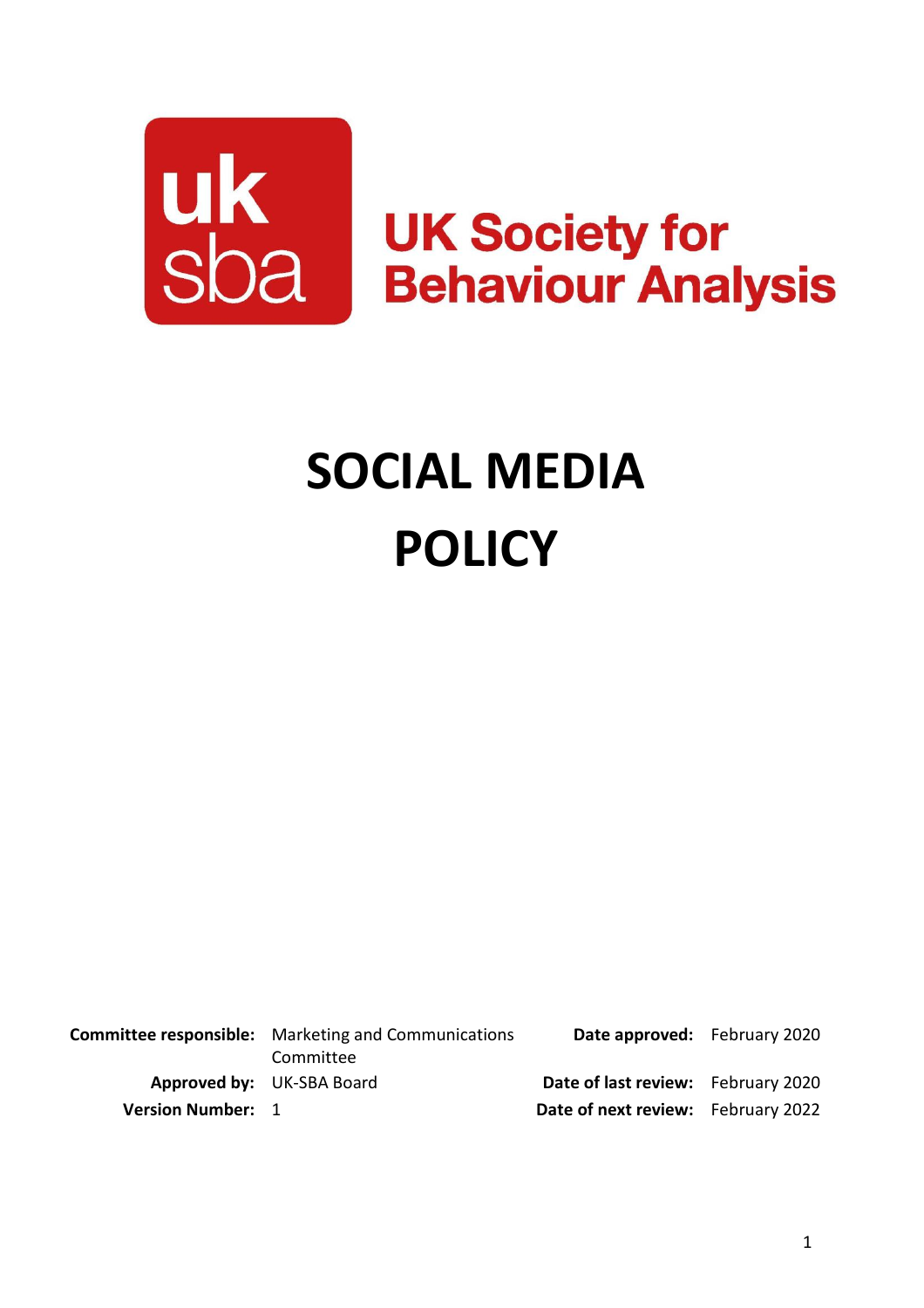## **1. Purpose and Scope**

1.1 The purpose of this policy is to manage risk in relation to social media usage of the UK Society for Behaviour Analysis (UK-SBA) and its members in Special Interest Groups (called SIGs in this policy).

## **2. Policy and Procedures**

### **2.1 UK-SBA Facebook Page**

- 2.1.1 The UK-SBA runs a Facebook page for the purpose of marketing and communication. The following policies and procedures will be adhered to when managing this social media page.
- 2.1.2 The main administrator of the UK-SBA Facebook page will establish a specific account for this task, which does not include his/her name or personal details. Contact with individual members or potential members of the Facebook page will only be made using the UK-SBA Facebook account rather than a personal Facebook account.
- 2.1.3 The only requirement to join the Facebook group is to have an interest in behaviour analysis. When someone requests to join the group, they will be prompted to answer a question about their interests in behaviour analysis. The main administrator and any appointed Facebook administrator may then approve members to the Facebook page.
- 2.1.4 The Facebook page will include the following pinned member rules at the top of the page:
	- All posters are expected to adhere to the UK-SBA's Code of Ethical and Professional Practice and the BACB's Professional and Ethical Compliance Code.
	- In particular, no posts should breach confidentiality (e.g. discussing details relating to individual cases, clients or clinicians). Posters should be aware that it may be possible to identify an individual without mentioning their name, depending on the nature of the content they post.
	- The Facebook page should not be used to provide clinical advice.
	- If a member violates these rules, they may be issued with a warning. A member who repeatedly breaks the rules may be removed from the group.
	- The Board and appointed Facebook administrators reserve the right to delete posts or remove members without warning.
- 2.1.5 The main administrator and appointed Facebook administrators will take the following steps when determining how to deal with inappropriate content:
	- Spam (e.g. unrelated advertising) or abusive posts will be immediately deleted by the main administrator or any appointed Facebook administrator, and the associated account will be removed.
	- When there is a clear violation of the member rules (e.g. a client has been named), the main administrator and any appointed Facebook administrator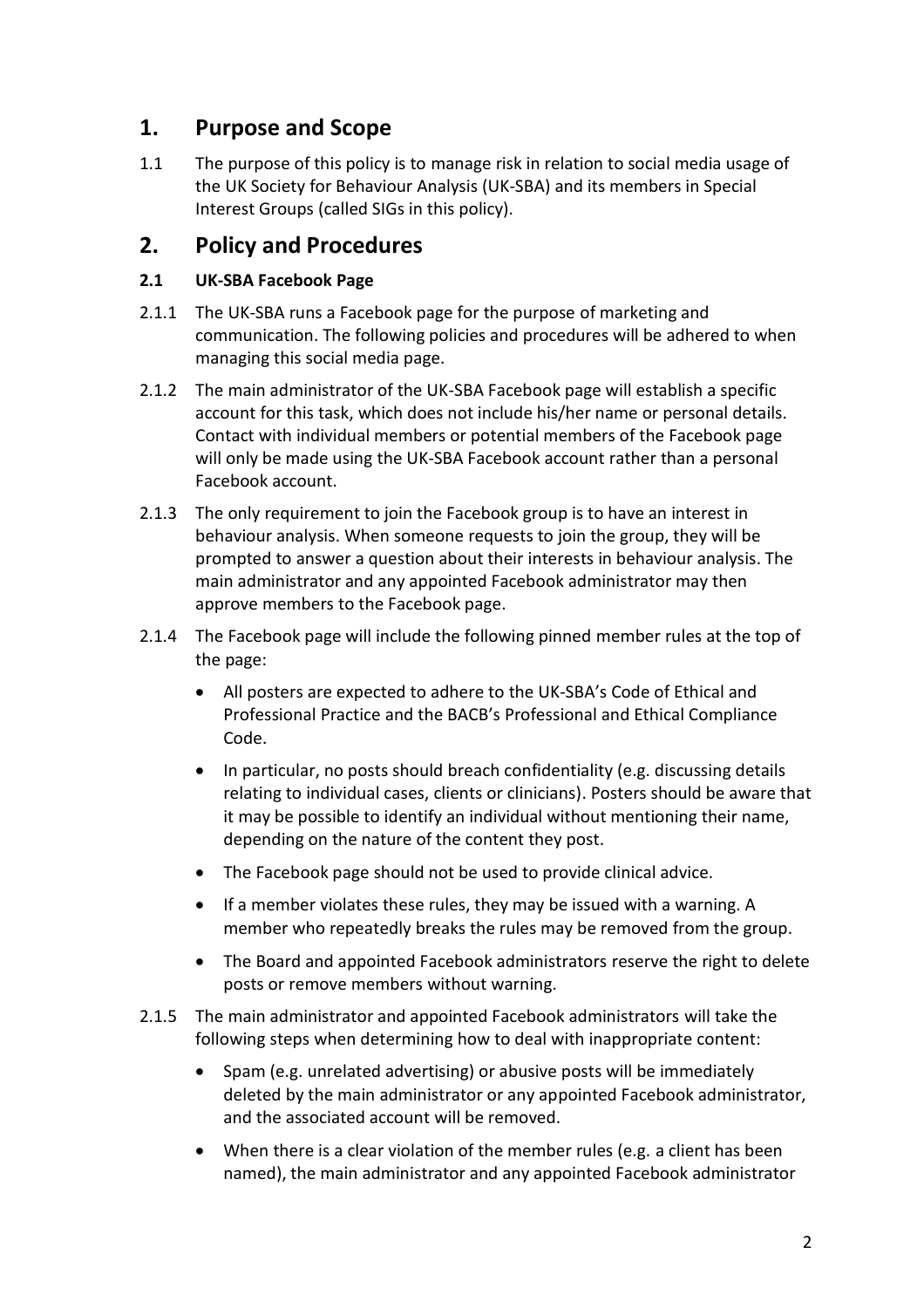can remove the post. This should be brought to the attention of the main administrator, who should issue a warning to the member by email or, if they do not have the individual's email details, by private message through the UK-SBA Facebook account (rather than a personal Facebook account).

- When there is a concern about content posted but there is uncertainty regarding the violation and subsequent course of action, this should be discussed between the appointed Facebook administrator who identified it (if applicable), the main administrator and the UK-SBA Secretary, and a joint decision made regarding how to proceed.
- In the event of repeated warnings for rule violations or if a violation is sufficiently serious, a decision may be made to remove the member from the group. This decision should be made by the main administrator and the UK-SBA Secretary, who may consult other Board members if they wish.

#### **2.2 SIG Facebook Pages**

- 2.2.1 UK-SBA SIGs are encouraged to use a dedicated SIG Facebook page. SIGs are expected to adhere to the following policies and procedures for these social media pages.
- 2.2.2 All SIGs that maintain a SIG Facebook group are required to add the current Chair of the UK-SBA SIG Committee to the group.
- 2.2.3 All SIG Facebook groups are required to include pinned member rules at the top of their page, which must include the following:
	- Advise that the Chair of the SIGs committee is a member of the group.
	- All posters should adhere to the UK-SBA's Code of Ethical and Professional Practice and the BACB's Professional and Ethical Compliance Code.
	- In particular, no posts should breach confidentiality (e.g. discussing details relating to individual cases, clients or clinicians). Posters should be aware that it may be possible to identify an individual without mentioning their name, depending on the nature of the content they post.
	- SIG groups should not be used to provide clinical advice.
	- If a member violates these rules, they may be issued with a warning. A member who repeatedly breaks the rules may be removed from the group.
	- The SIG Chair, the UK-SBA SIG committee Chair, and any UK-SBA Board members reserve the right to delete posts or remove members without warning. At their discretion, they may opt to instead contact the poster to request they edit/remove the post.
- 2.2.4 SIGs may have additional member rules that are specific to their SIG. The Board may request updates to the pinned member rules, which will be communicated to the SIG Chair.
- 2.2.5 SIG Chairs may appoint other SIG members to manage or assist with administration of the Facebook group, but should retain overall responsibility for the group.